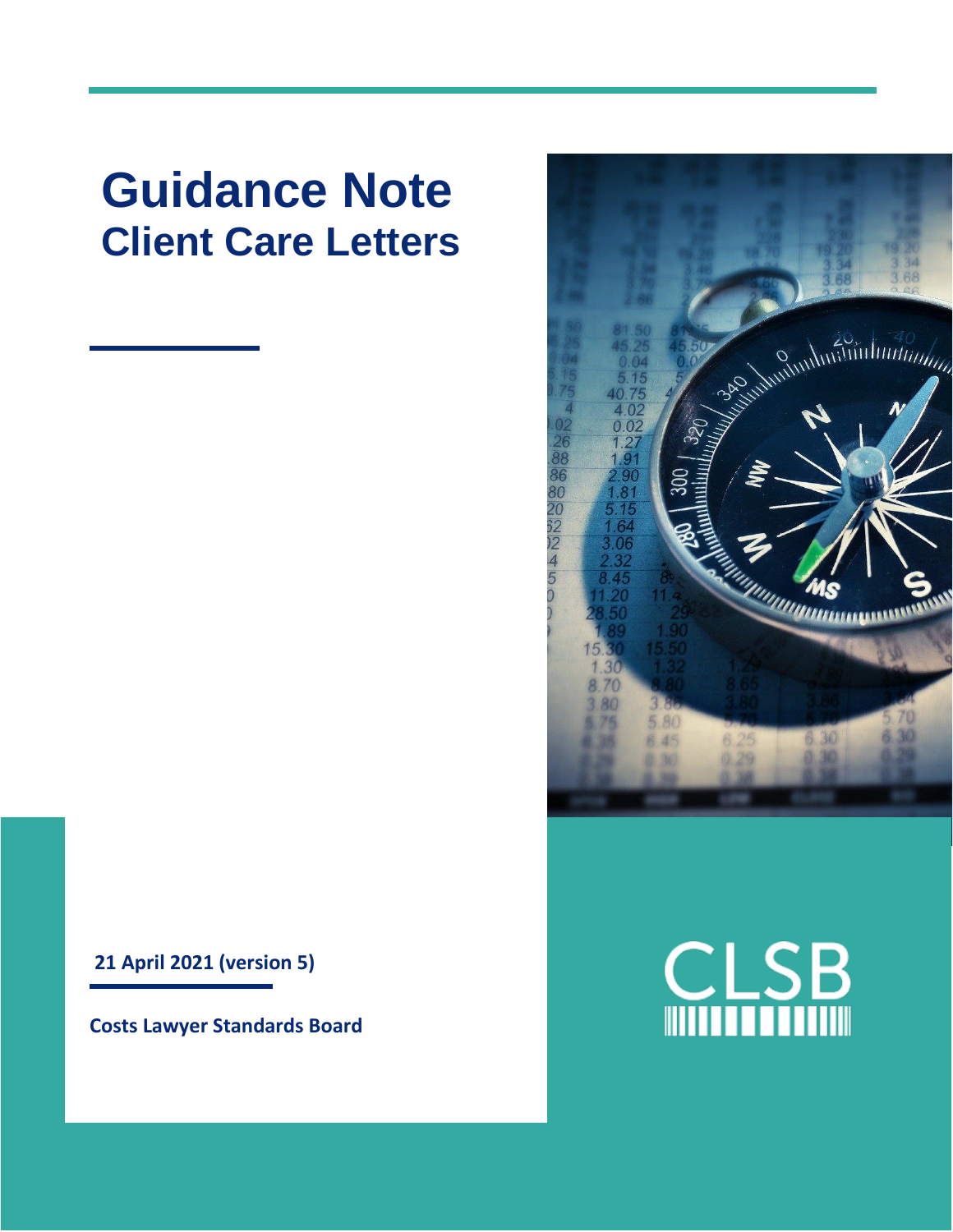# In this guidance note

| Other information to be provided either within the CCL or by including a separate |
|-----------------------------------------------------------------------------------|
|                                                                                   |
|                                                                                   |
|                                                                                   |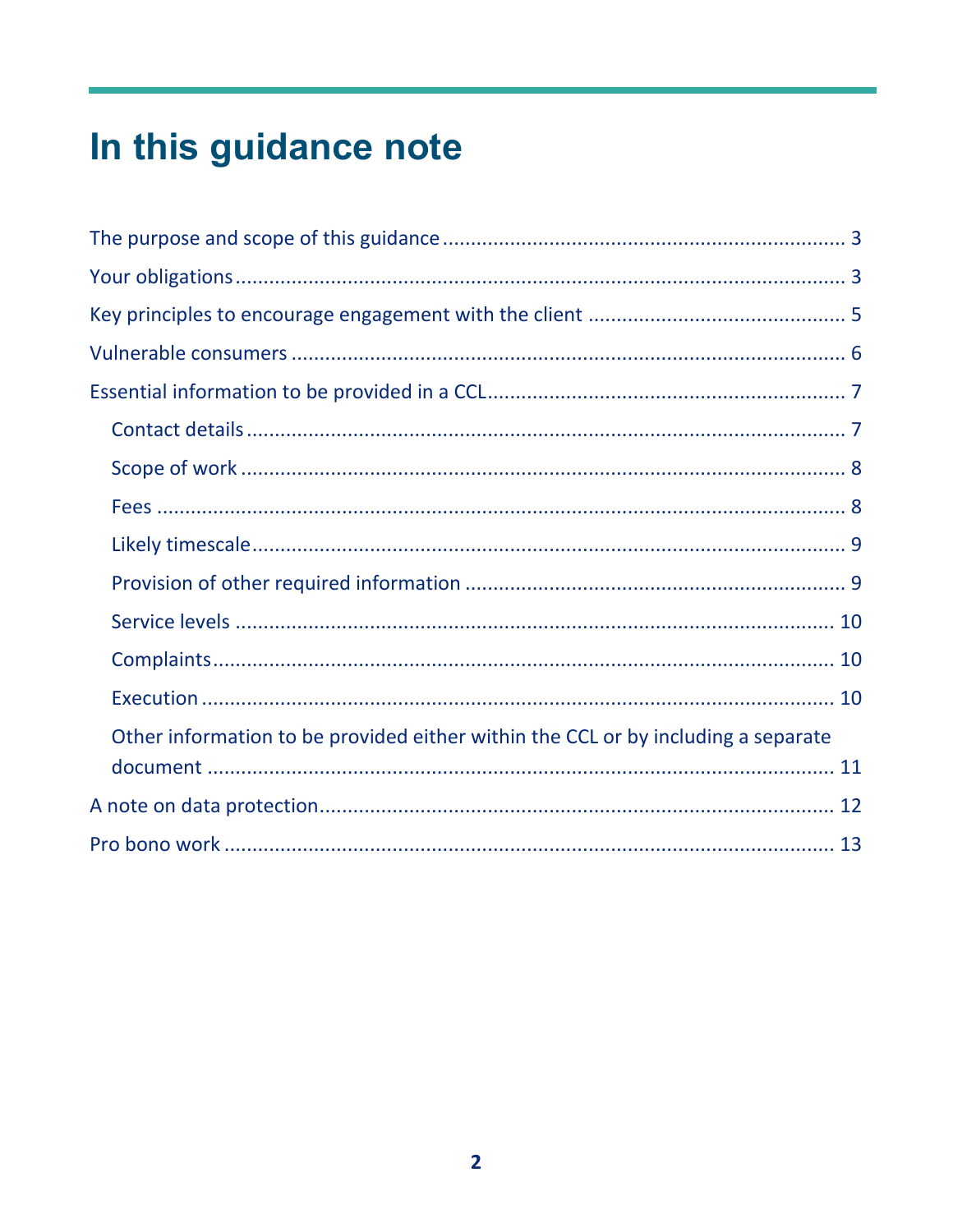### <span id="page-2-0"></span>**The purpose and scope of this guidance**

- 1. This guidance aims to help Costs Lawyers understand the importance of information in their client care letter (CCL). You should refer to this guidance when drafting, modifying or updating your CCL.
- 2. If you work for an organisation that is authorised by another legal services regulator, such as the Solicitors Regulation Authority, that regulator's rules and guidance will apply to your organisation's CCL. However, you should check that your organisation's CCL is sufficient to meet your individual obligations as a Costs Lawyer in the Code of Conduct.
- 3. A CCL forms the basis of the relationship between you and your client, and provides an opportunity to set out your standard or case-specific terms and conditions. By ensuring this information is communicated to your client at the outset of an instruction, you establish clarity and certainty for both parties, and your client is appropriately protected.
- 4. This guidance uses the term CCL to refer to this type of contractual document, but you might also use terms such as "engagement letter" or "confirmation of instructions". This guidance applies in the same way regardless of the words you use to describe your CCL.

## <span id="page-2-1"></span>**Your obligations**

- 5. Under paragraph 3.4 of the Code of Conduct, you must advise new clients in writing when instructions are first received of:
	- an estimate of fees / details of charging structure, and where that estimate subsequently becomes inaccurate or that charging structure changes, an updated estimate / notice of revised charges;
	- the client's right to complain;
	- how to complain (that is, your first-tier complaints handling procedure);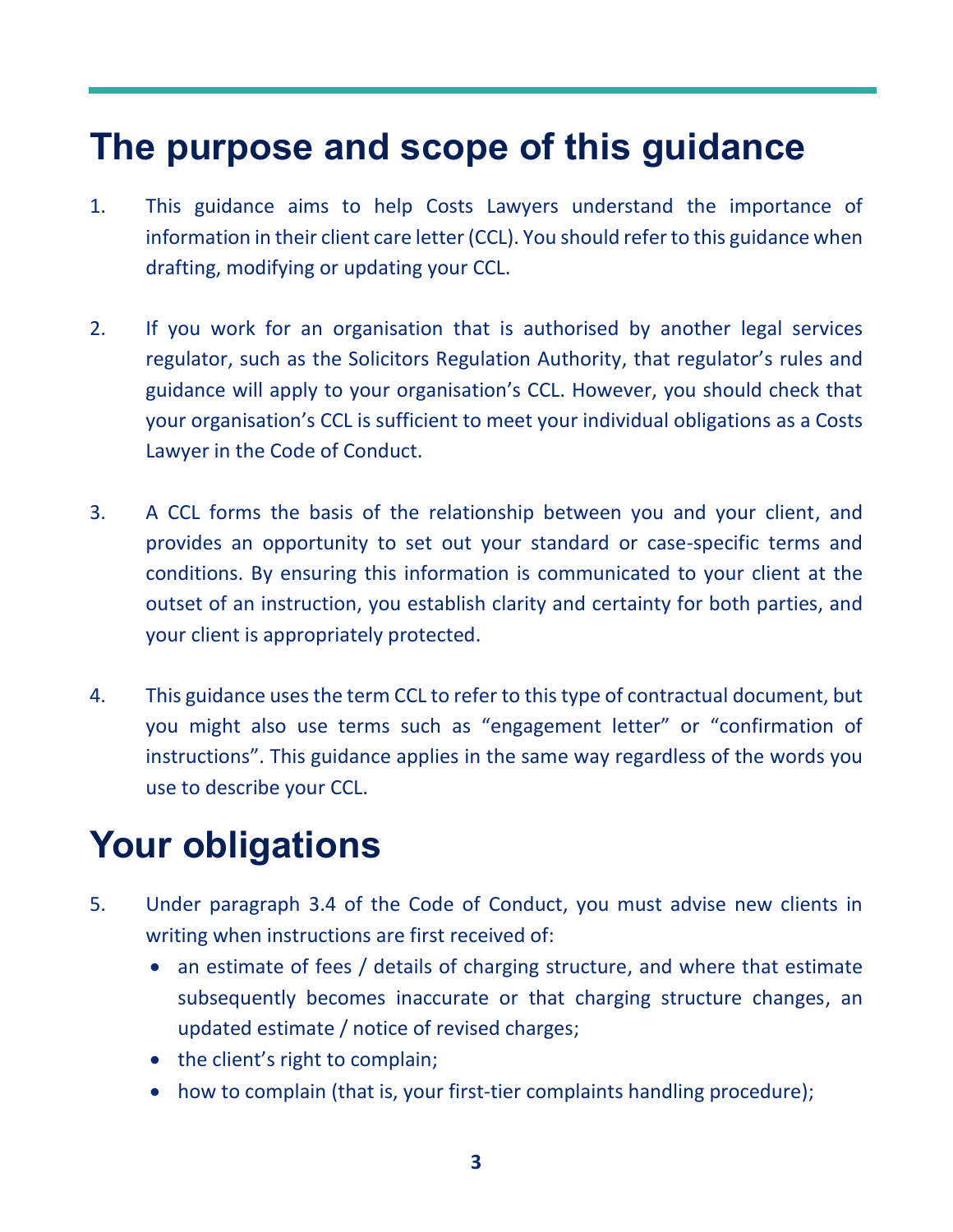- the period within which you will deal with complaints under your first-tier complaints handling procedure;
- the client's right to refer their complaint to the Legal Ombudsman in the event the matter is not resolved to the satisfaction of the client or the matter has not been resolved within eight weeks of the complaint being made;
- applicable time limits for referring the complaint to the Legal Ombudsman;
- the Legal Ombudsman's contact details.
- 6. Under paragraph 4.6 of the Code of Conduct you must ensure that clients are able to make informed decisions about the work being undertaken on their behalf and the cost of that work.
- 7. You also have obligations to provide information under consumer protection law. The Consumer Contracts (Information, Cancellation and Additional Charges) Regulations 2013 require legal services providers, including Costs Lawyers, to provide certain clients with certain specified pre-contract information. For example, the main characteristics of the service, the best possible information about the overall cost of the matter, whether there are likely to be any disbursements, contact details of your regulator and the right to cancel within 14 days where a contract is made "off premises" or "at a distance". This applies to instructions from "consumers", which are defined in the legislation as individuals acting for purposes which are wholly or mainly outside their trade, business, craft or profession.
- 8. Under the Provision of Services Regulations 2009, you must provide clients with the contact details of your professional indemnity insurance provider and the territorial coverage of that insurance.
- 9. The General Data Protection Regulation (GDPR) requires you to provide certain information to clients about how their data is used, such as how long it is kept for, who it will be shared with and their data protection rights.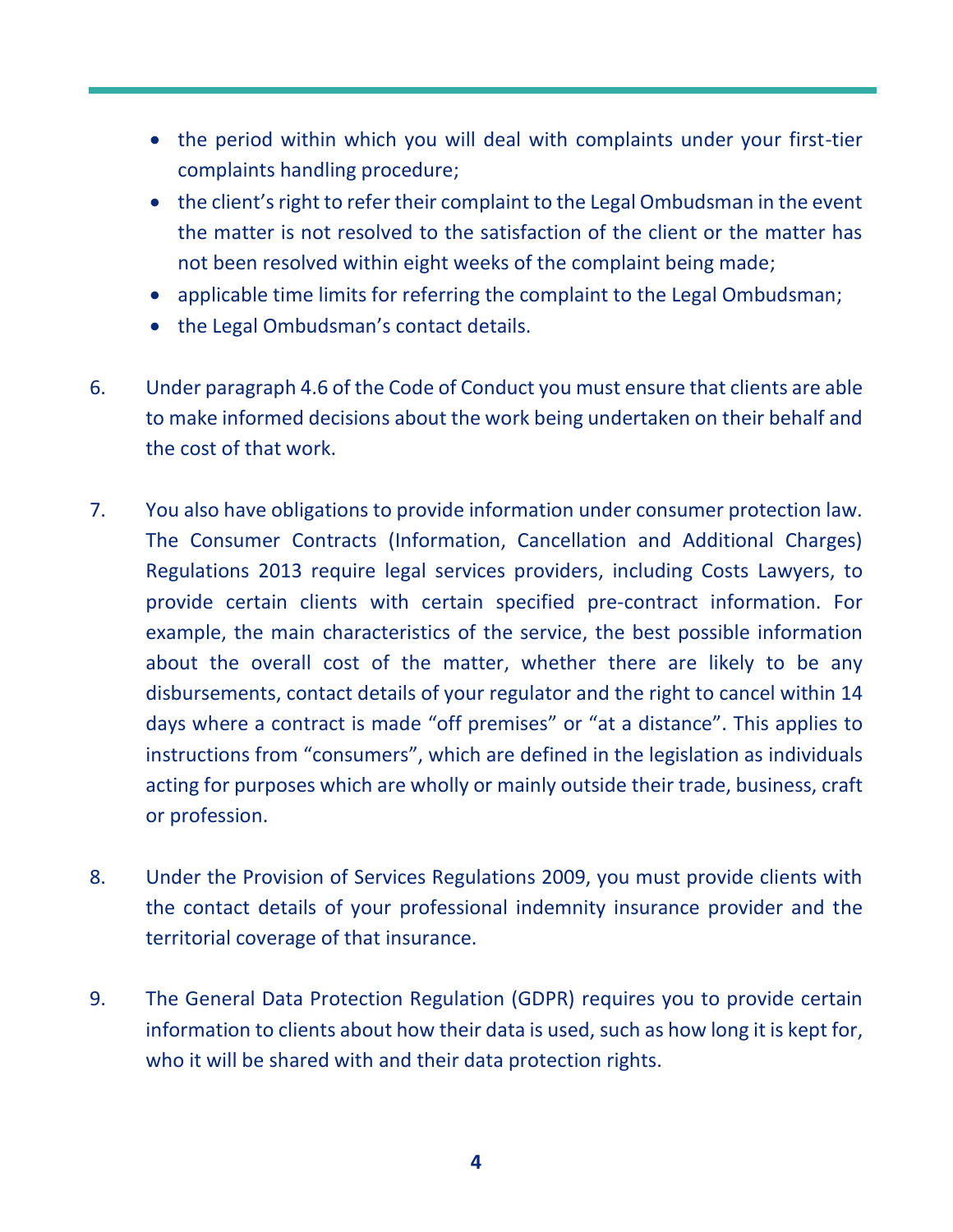10. These obligations do not necessarily all need to be met through the CCL, but you need to be aware of them and meet them in some way.

## <span id="page-4-0"></span>**Key principles to encourage engagement with the client**

- 11. In 2016, the approved regulators [jointly commissioned research](https://www.legalservicesconsumerpanel.org.uk/publications/research_and_reports/documents/Client%20Care%20Letters%20Research%20Report%20-%20FINAL%20201016.pdf) to understand how clients engage with CCLs with a view to improving their effectiveness. It was found that "the perceived complexity of legal services communications is a major barrier to engagement, particularly for more vulnerable consumers" and that, while "there are limitations in terms of how CCLs can be made visually appealing without detracting from perceived professionalism, the consensus is that CCLs can be seen as impenetrable, with limited signposting and an emphasis on generic rather than personalised information".
- 12. Eight key principles were identified from the 2016 research to encourage client engagement with CCLs and the information provided within them:
	- i. **Show a clear purpose** provide a clear rationale as to the role of the CCL and the importance of reading it upfront. Consider the title you use. For example, "Instruction Confirmation Letter" might have more resonance with certain clients than "Client Care Letter".
	- ii. **Keep it concise** recognise that the ideal length would be one to two pages. If this is not feasible, break information down into smaller sections and use a short, to the point sentence structure. The research evidenced that headings are a good tool to engage the client's attention. Consider whether some of the information would be better conveyed in a separate document such as a client care leaflet.
	- iii. **Use plain language** seek to avoid using legal terms, or archaic or complex language. Minimise the use of vague and/or heavily caveated sentences. Remember that accessible language is key to ensuring that all clients can understand CCLs regardless of their background.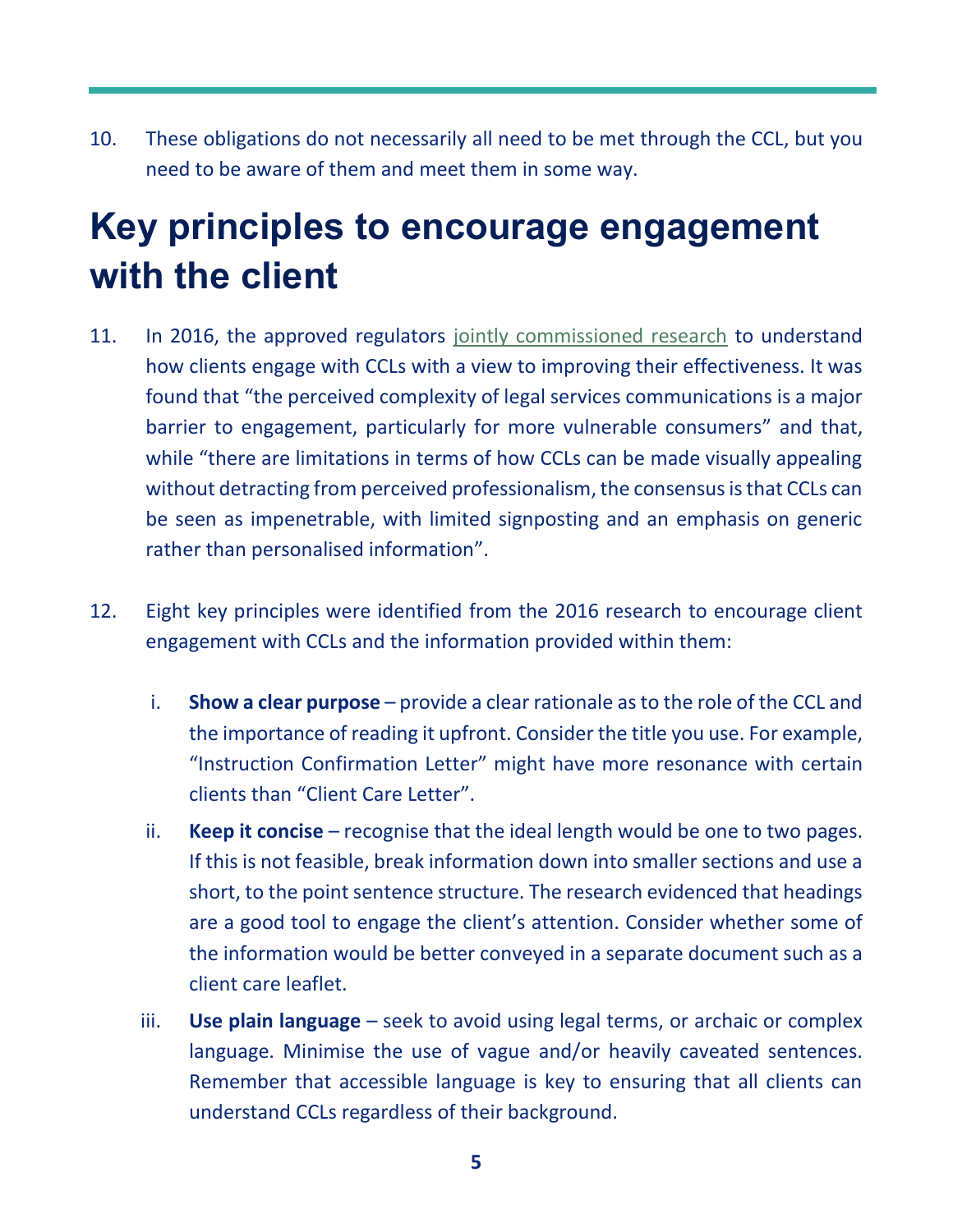- iv. **Prioritise information** focus on the information which is perceived to be most relevant to your client and ensure a logical flow. Avoid putting generic information such as terms of business or complaints procedures on the first page of a CCL.
- v. **Personalise information** using the CCL to demonstrate knowledge and understanding of your client's case is important to build confidence. Use the CCL to provide details unique to your client's case and estimated costs. Tailor the CLL so that irrelevant information is excluded. Use personal pronouns so that it is clear you are talking to the individual.
- vi. **Make it easy to read** use line spacing and avoid small font sizes. Use headings to make the CCL easy to navigate and avoid dense paragraphs. Break down information by using tables or bullet points.
- vii. **Highlight key information** use visual tools such as bold text, headers, summary boxes, tables, or diagrams to make it easier for clients to pick out key points.
- viii. **Additional opportunities to engage clients** it has already been suggested that some generic information, such as terms of business and complaints procedures, could be explained in a separate leaflet and referred to in the CCL. Remind your client of this information once your service is being provided when they might be more receptive.

### <span id="page-5-0"></span>**Vulnerable consumers**

- 13. Engaging with CCLs may be particularly challenging for certain vulnerable clients. The CLSB has a separate [guidance](https://clsb.info/for-costs-lawyers/costs-lawyer-handbook/) note on vulnerable consumers which might be useful in this regard.
- 14. It is important to consider each client and whether steps can be taken to improve their experience and engagement depending on their specific vulnerability, for example by adapting information into braille, audio, or easy read format, or offering the opportunity to discuss the content by telephone.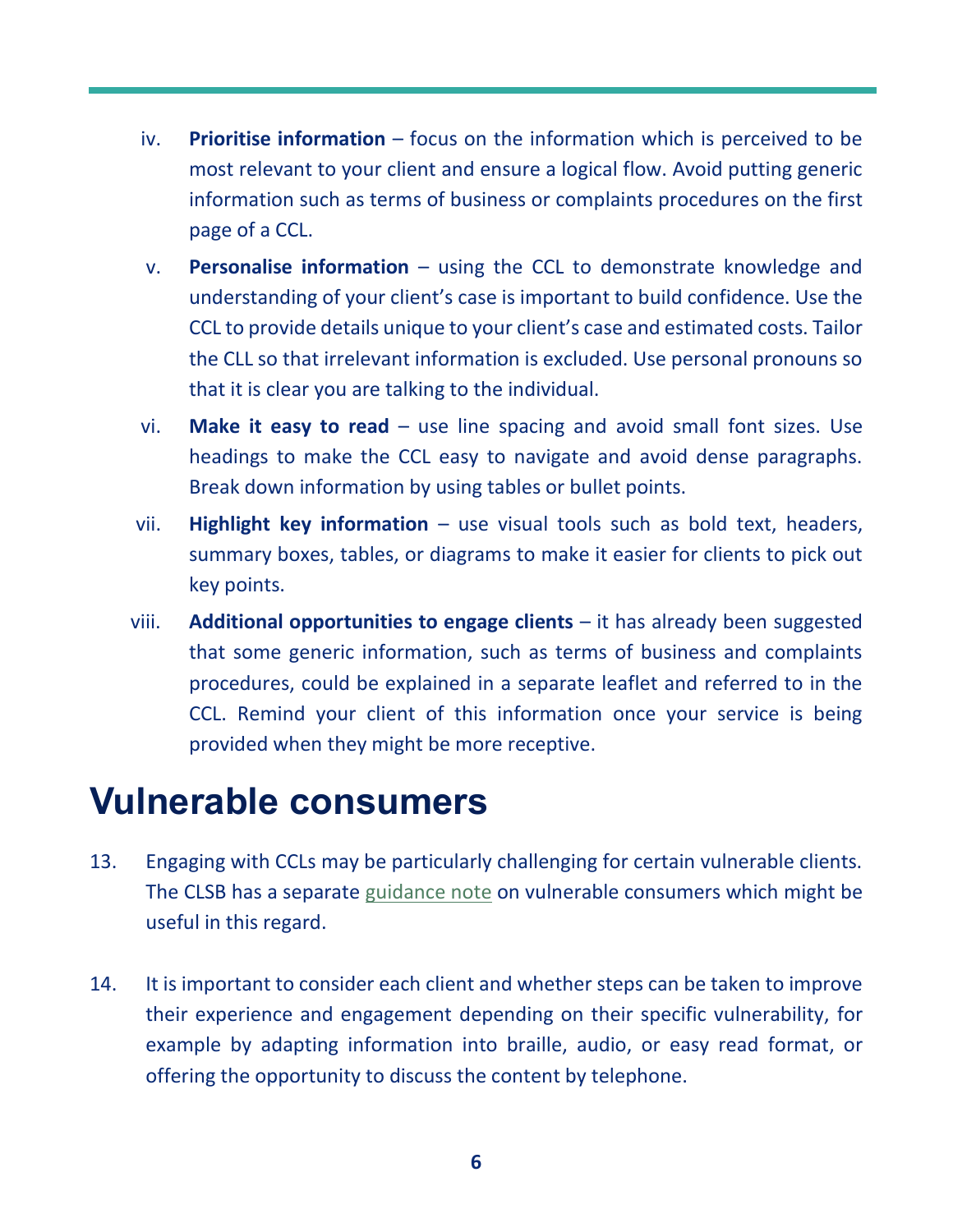## <span id="page-6-0"></span>**Essential information to be provided in a CCL**

15. A suggested order for the provision of information in a CCL is shown below.



### <span id="page-6-1"></span>Contact details

- 16. You should provide the name and contact details of the client's primary contact for the instruction, as well as an alternative contact in case the primary contact becomes unavailable.
- 17. You should explain your regulatory status as a Costs Lawyer, including that you are authorised and regulated by the Costs Lawyer Standards Board. If your work on the matter is being supervised by another person, the CCL should also provide their name and contact details.
- 18. Where the CCL is issued in the name of your organisation, such that the client is contracting with your firm or company rather than you as an individual, the CCL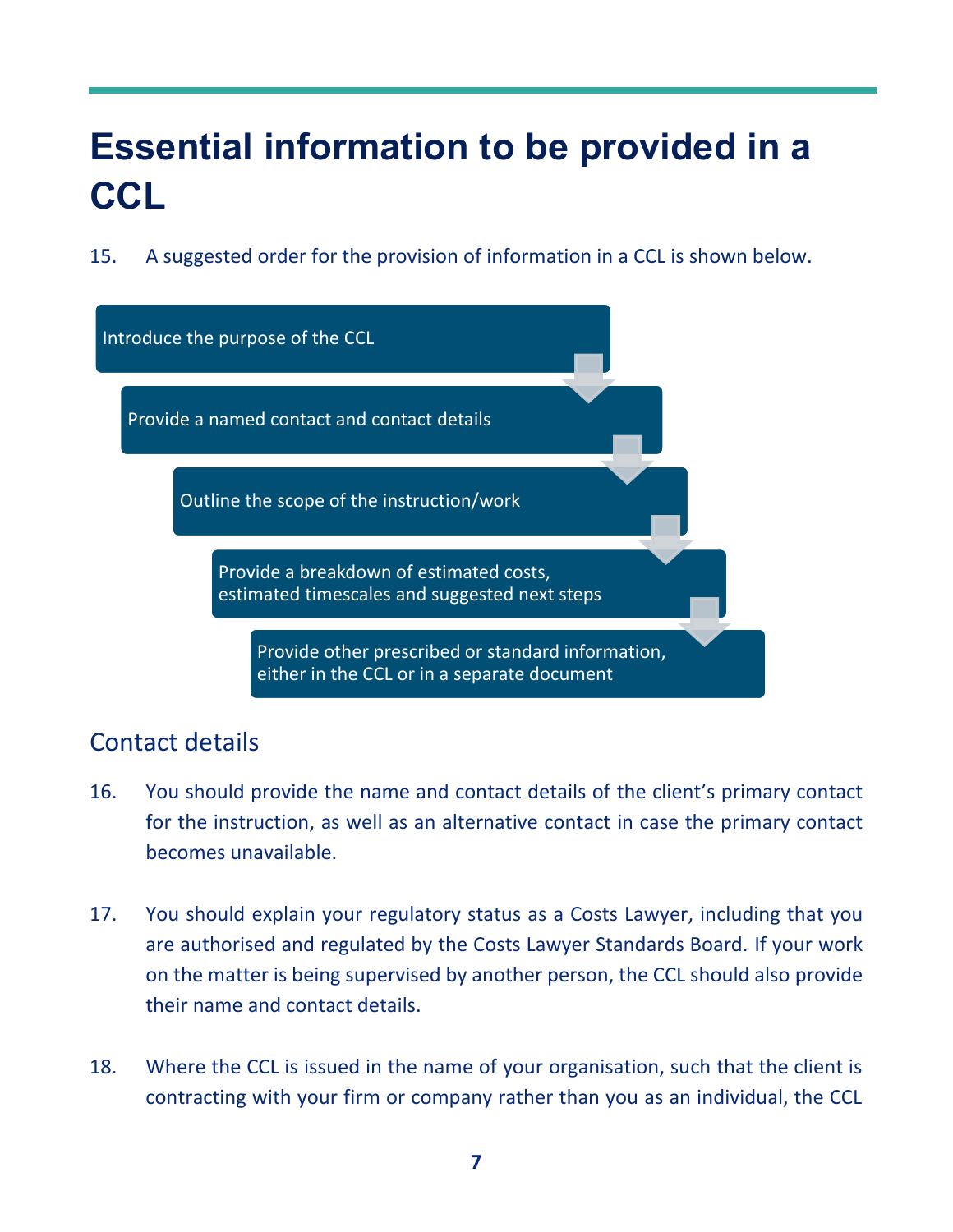should make clear the regulatory status of the organisation and any other individuals that will be working on the matter.

#### <span id="page-7-0"></span>Scope of work

- 19. The CCL should include:
	- an outline of your understanding of the client's instructions;
	- a description of the work you will and will not do for the client;
	- details of the information or other assistance you will need from the client;
	- a description of what will happen next.
- 20. This information should be clear and specific to the individual case, rather than generic. The language and presentation used should be tailored to the needs of the client. For example, it might be appropriate to use technical legal terminology when preparing a CCL for a client who is a fellow legal professional, while plain language is likely to be preferable for an individual client without legal training.

#### <span id="page-7-1"></span>Fees

- 21. It is helpful to present a clear, concise breakdown of the likely costs of a matter toward the beginning of the CCL. If fees are to be charged on the basis of an hourly rate, you should indicate both the rate and the number of hours you expect to spend working on the matter, as well as factors that might impact your estimate. Any known or likely disbursements should also be included.
- 22. Below are two simple examples of approaches you could take, as appropriate:

| Example 1: | Our professional fees  | £750   |
|------------|------------------------|--------|
|            | Court fees             | £500   |
|            | VAT                    | £250   |
|            | <b>Total fixed fee</b> | £1,500 |

Example 2: *Based on the information you have provided to me, I estimate that your total bill for dealing with this matter will be between £750 and £1,250 plus*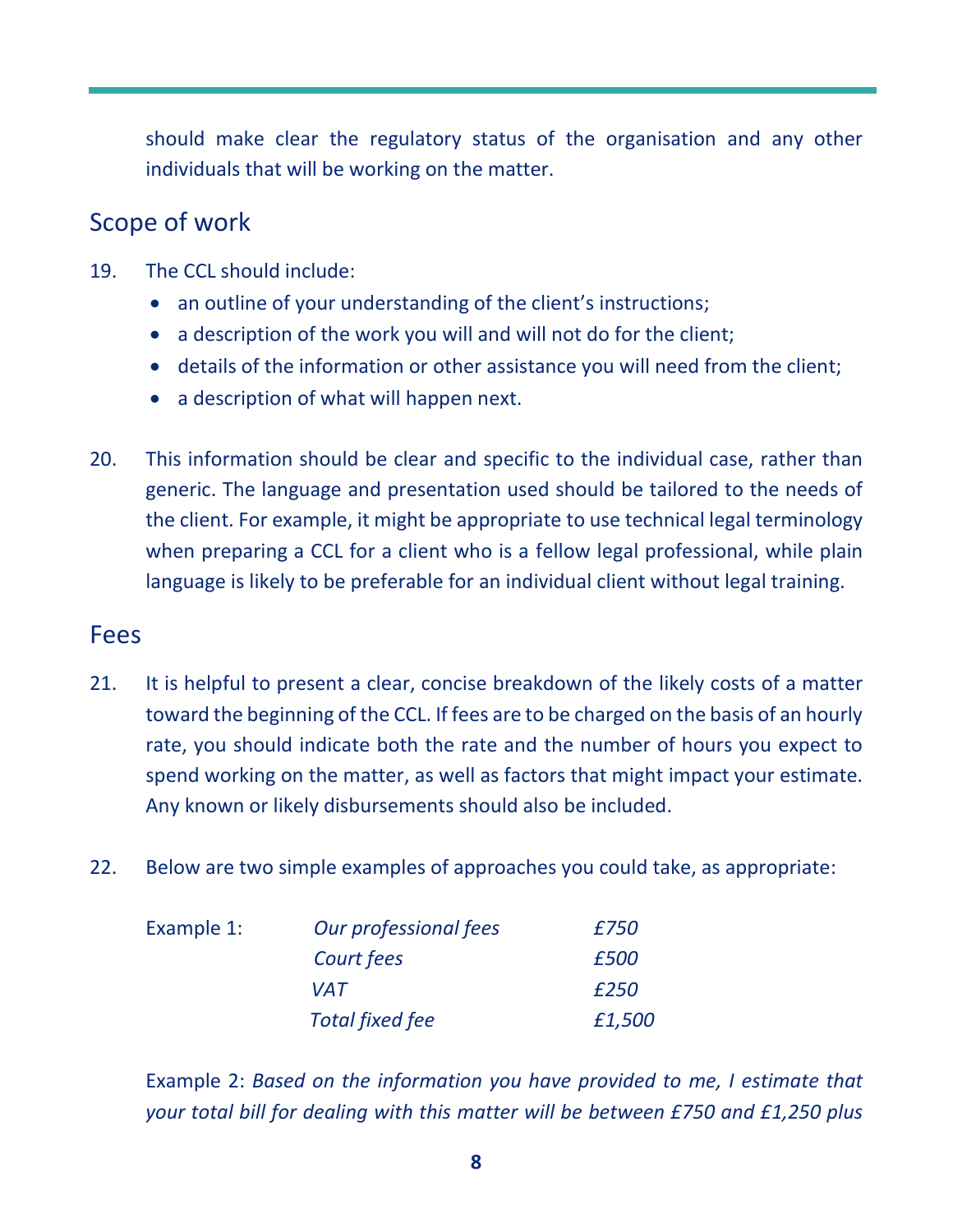*VAT, in addition to disbursements of between £300 and £500 plus VAT. The final cost will depend upon the volume of material I will need to review before I can provide my advice and whether specialist advice will be needed on the tax issue arising from your instructions. I will be able to confirm the costs more precisely as the matter progresses.*

23. For guidance on entering into contingency retainers (conditional fee agreements and damages based agreements), see our separate [guidance note.](https://clsb.info/for-costs-lawyers/costs-lawyer-handbook/)

#### <span id="page-8-0"></span>Likely timescale

24. Whilst this can be difficult to estimate, due to factors outside of your control, there are average timescales for dealing with different types matters and clients would like to know what these are. We suggest that your CCL sets out the average timescales and, if necessary, also sets out examples of why this might not apply in their case, for example delay by the other side or delay by the client in providing documents.

#### <span id="page-8-1"></span>Provision of other required information

- 25. Some types of information are seen by clients as less relevant than others at the beginning of the legal process. These include terms and conditions of business, complaint information, data protection information and regulatory information. However, such information still needs to be provided upfront for a number of reasons. One important reason is that, in relation to clients who are lay individuals, the Consumer Rights Act 2015 creates a presumption that a contract term is unfair (and thus unenforceable) if it purports to bind a consumer to terms with which the consumer had no real opportunity of becoming acquainted before the contract was concluded. Another reason is that, at the moment when the client needs the information, the relationship with their adviser might have broken down.
- 26. While such information should be provided upfront to allow you to comply with your obligations and ensure the client understands all your contractual terms, in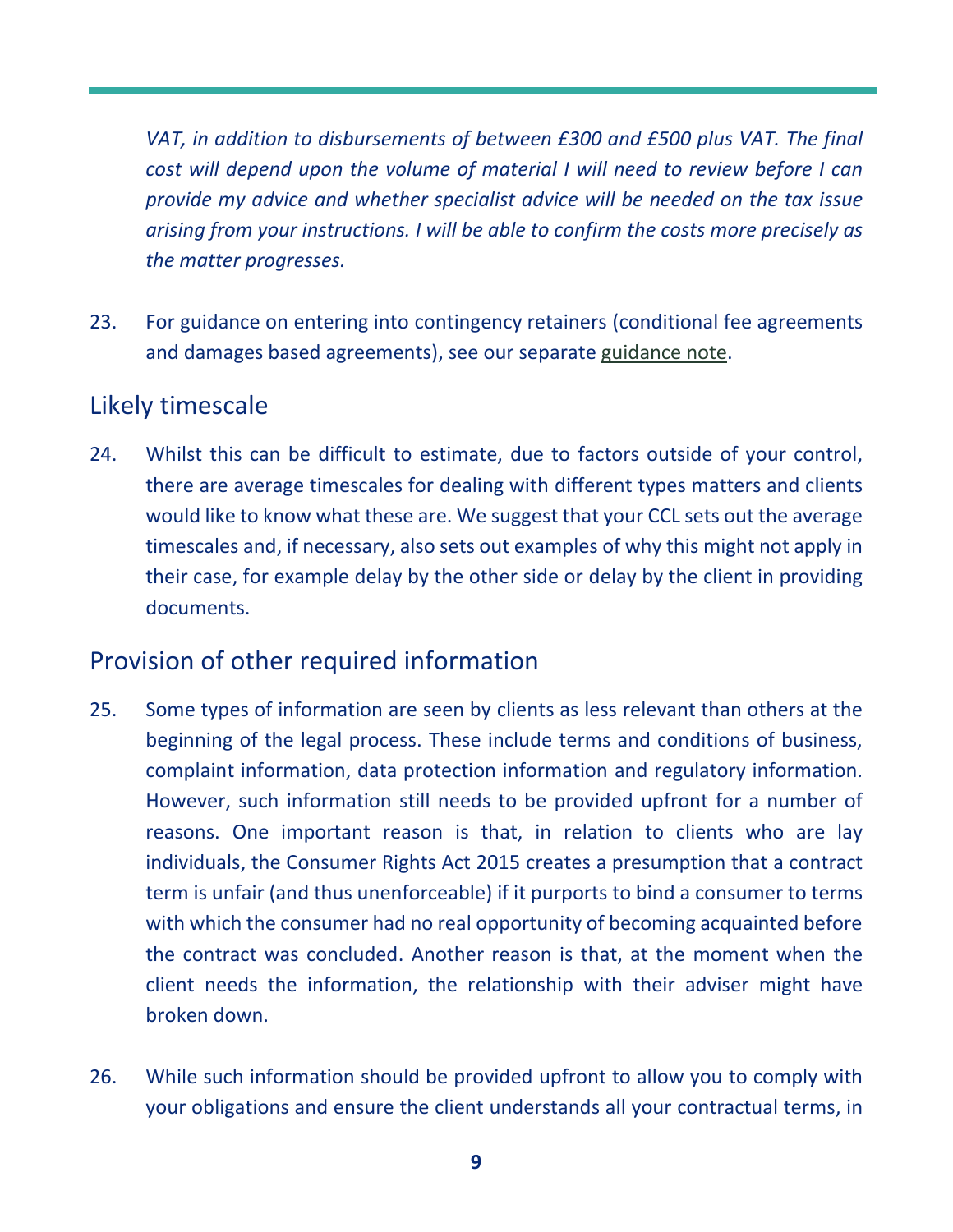order to engage the client more successfully with the information in the CCL, it is recommended that this information is either placed at the end of the CCL or provided in a separate leaflet which is referred to in the CCL. The latter option provides the client with a reference document that can be referred to at a later date, when the information might be more relevant. It is open to you to use the CCL to draw your client's attention to, or highlight, certain aspects of the leaflet.

#### <span id="page-9-0"></span>Service levels

- 27. Your CCL should explain that you will communicate (and, if relevant, how and when you will communicate):
	- progress on the matter;
	- changes to cost estimates and timescales;
	- important changes in the law that affect the matter; and
	- reasonably foreseeable risks that could affect the outcome.

### <span id="page-9-1"></span>**Complaints**

- 28. As noted above, the CCL should state your regulatory status and any supervision arrangements in relation to the client's matter. It should also explain what a client can do in the event they have a complaint, including the information prescribed in paragraph 3.4 of the Code of Conduct. You can do this by including your complaints procedure in, or with, your CCL.
- 29. For guidance on what to include in your complaints procedure, see our separate [guidance note.](https://clsb.info/for-costs-lawyers/costs-lawyer-handbook/)

#### <span id="page-9-2"></span>Execution

30. In order to provide evidence that your client has received and agreed to the terms set out in your CCL, it is good practice to ask them to sign a copy for you to keep on file.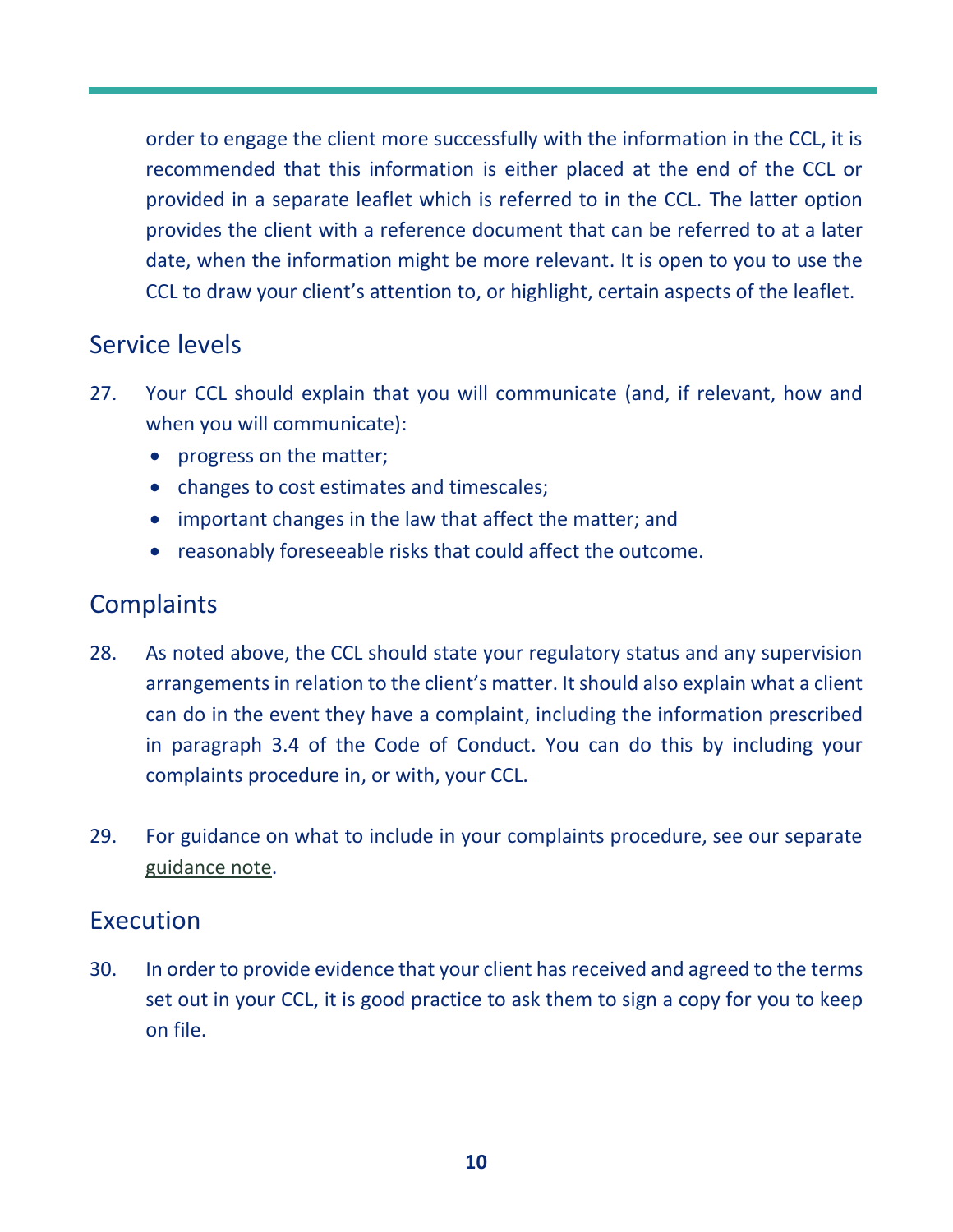### <span id="page-10-0"></span>Other information to be provided either within the CCL or by including a separate document

31. Below is a summary of generic information that should be included in, or alongside, the CCL. This is not an exhaustive list and you should consider whether other information needs to be provided for each matter. For example, if you are offering your client after the event (ATE) insurance, you might need to provide additional information as prescribed by the Financial Conduct Authority.

| Professional<br>indemnity insurance  | Provide contact details of your insurer and the territorial scope<br>of cover. Provide further details on request (for example, the<br>level of cover).                                                                                                                                                                                                                                     |  |
|--------------------------------------|---------------------------------------------------------------------------------------------------------------------------------------------------------------------------------------------------------------------------------------------------------------------------------------------------------------------------------------------------------------------------------------------|--|
| <b>Clauses limiting</b><br>liability | Set out any limitations on the liability of the professional<br>services provider.                                                                                                                                                                                                                                                                                                          |  |
| <b>Client money</b>                  | Make clear that, in accordance with paragraph 3.6 of the Code<br>of Conduct, you cannot accept client money save for incurred<br>disbursements and payment of your invoiced professional fees.<br>If you offer clients the option of using a third party managed<br>account (TPMA), explain how the TPMA works. For further<br>information, see our separate guidance note on client money. |  |
| <b>Documents</b>                     | Notify the client of your right to keep copies of documents for<br>your professional records (subject to the client's data<br>protection rights) and your arrangements in place for the return<br>of originals, if relevant.                                                                                                                                                                |  |
| <b>Obligations</b>                   | Explain how you are required to act in accordance with the<br>Costs Lawyer Code of Conduct and other rules issued by the<br>CLSB as your regulator.                                                                                                                                                                                                                                         |  |
| Data protection                      | Explain the arrangements you have in place to ensure<br>compliance with data protection laws, including how you will<br>process and store personal data. There is more information on<br>this in the next section below.                                                                                                                                                                    |  |
| <b>Outsourcing</b>                   | Advise the client of the scope and relevant terms of any<br>proposed outsourcing arrangements (if applicable).                                                                                                                                                                                                                                                                              |  |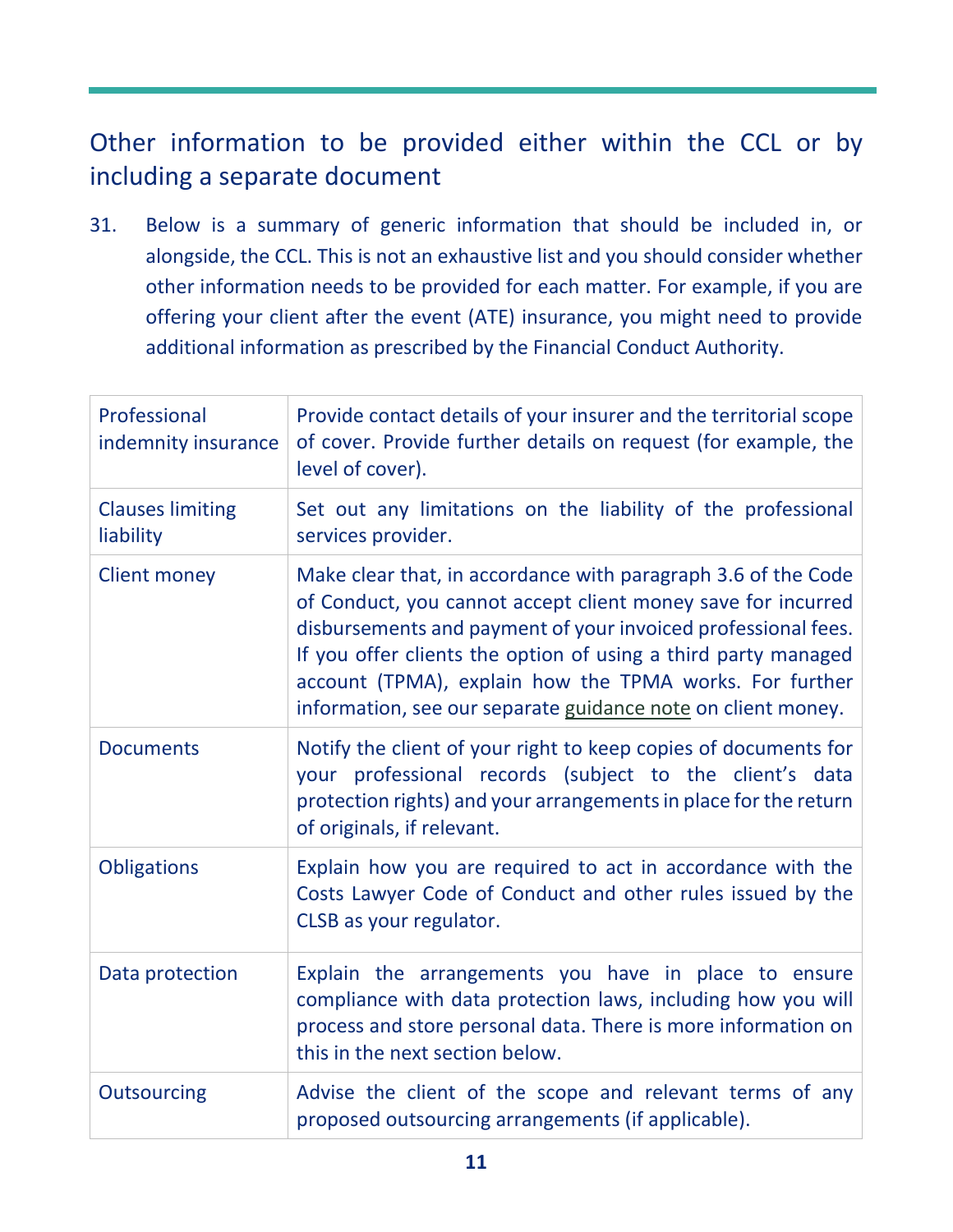Contract term and termination Advise how the instruction may be brought to an end and what liabilities the client might face in the event they terminate the retainer prior to conclusion of the matter.

### <span id="page-11-0"></span>**A note on data protection**

- 32. Telling the client how their personal data will be collected, stored and used under the General Data Protection Regulation (GDPR), as well as their rights in relation to that data, could be covered in the separate leaflet suggested above or your organisation's privacy policy. In the CCL itself, it is advisable to refer to this information and identify any third parties that personal data might be shared with, such as the CLSB in the event of a complaint, your auditors or your insurance company in the event of a claim. For further information, please refer to the Information Commissioner's Office (ICO) [Guide to the UK General Data Protection](https://ico.org.uk/for-organisations/guide-to-data-protection/guide-to-the-general-data-protection-regulation-gdpr/)  [Regulation \(UK GDPR\).](https://ico.org.uk/for-organisations/guide-to-data-protection/guide-to-the-general-data-protection-regulation-gdpr/)
- 33. You might need to consider whether you are a "data controller" or a "data processor" in relation to a particular client. If you are dealing with a lay client directly, then you will likely be a data controller in relation to their personal information. However, if you are instructed by a professional firm acting on behalf of an individual client (such as a firm of solicitors) then you might be acting as a data processor in relation to the underlying client's personal data, with the professional firm being the data controller. The GDPR requires that certain contractual provisions (for example, as to how the data will be processed and the protections that the processor will put in place) are instituted between a data controller and a data processor when personal data is shared. If you believe you will be acting exclusively as a data processor, you should ensure that this arrangement is documented appropriately and that all parties are clear about the extent of your role upfront.
- 34. This is a complex area. Please refer to ICO guidance such as:
	- [Controllers and processors](https://ico.org.uk/for-organisations/guide-to-data-protection/guide-to-the-general-data-protection-regulation-gdpr/key-definitions/controllers-and-processors/)
	- [What needs to be included in the contract?](https://ico.org.uk/for-organisations/guide-to-data-protection/guide-to-the-general-data-protection-regulation-gdpr/contracts-and-liabilities-between-controllers-and-processors-multi/what-needs-to-be-included-in-the-contract/#1)